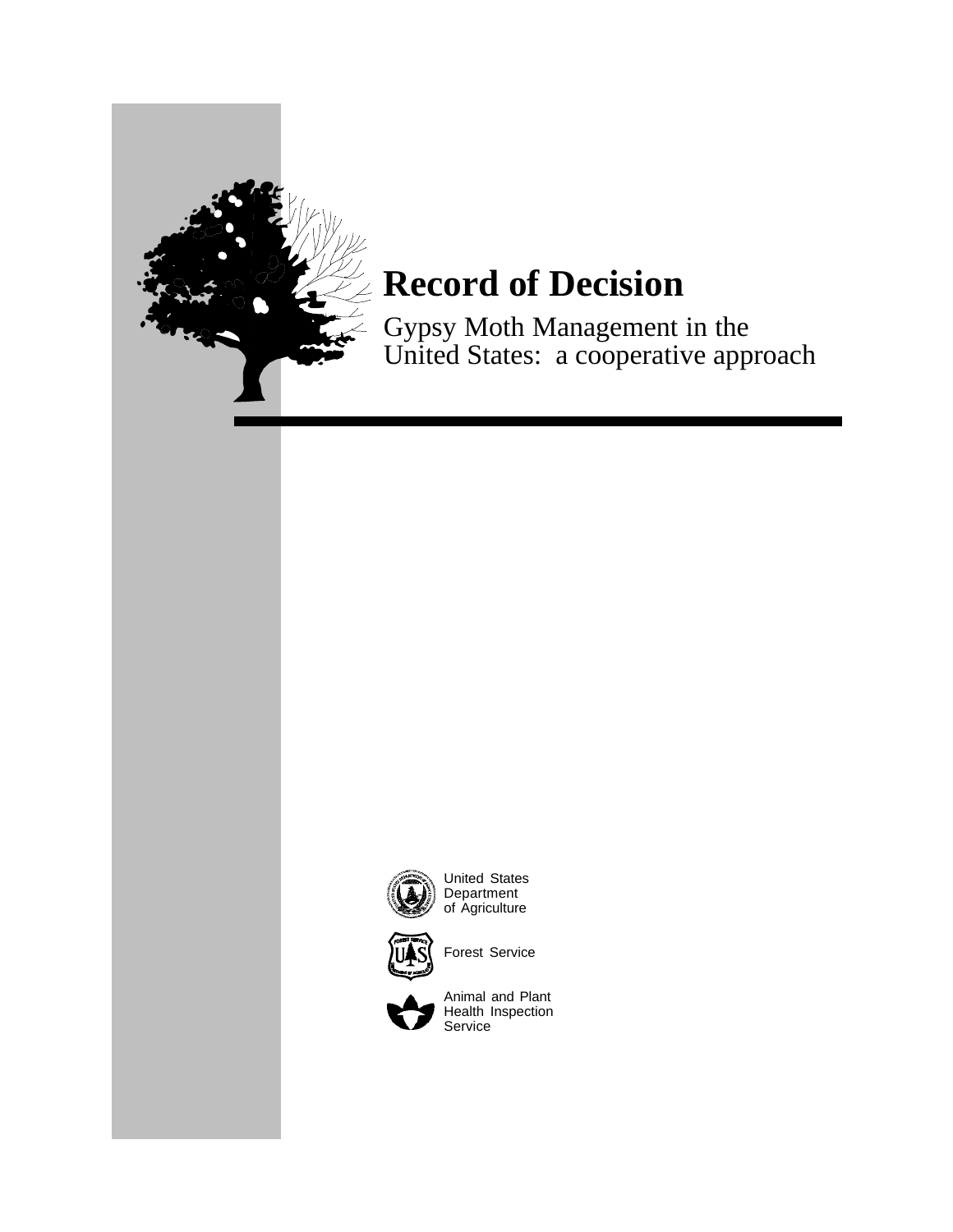# Gypsy Moth Management in the United States: a cooperative approach

# Contents-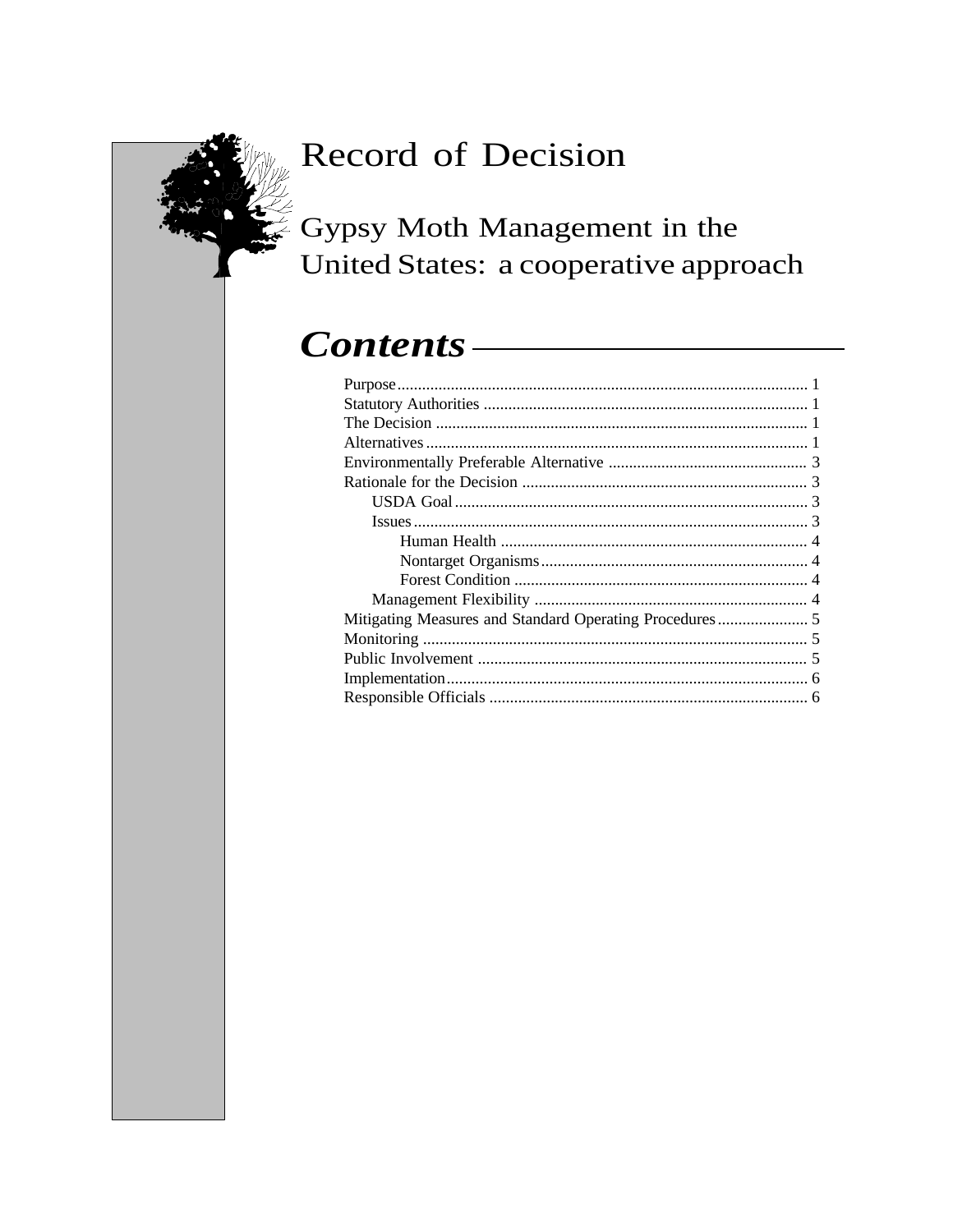#### **Purpose**

This document records the selection and rationale for selection of an alternative from the six alternatives analyzed in the final environmental impact statement, "Gypsy Moth Management in the United States: a cooperative approach."

The gypsy moth (*Lymantria dispar* [L.]) is a nonnative insect that alters ecosystems, destroys the beauty of woodlands, and disrupts people's lives and livelihoods by feeding on the foliage of trees, shrubs, and other plants. The European strain of the gypsy moth, brought to the United States from Europe and accidentally released in eastern Massachusetts in the late 1860's, is now established in all or portions of 16 northeastern and midwestern States and the District of Columbia. It continues to spread into uninfested areas. The Asian strain of the gypsy moth was introduced into Oregon and Washington by ships from eastern Russian ports in 1991 and into North Carolina by shipping containers from Germany in 1993. These introductions have been eradicated. The possibility of future introductions is a concern, however, especially given the recent increase in international trade and travel.

The U.S. Department of Agriculture (USDA) has carried out its gypsy moth management responsibilities through the Forest Service and the Animal and Plant Health Inspection Service (APHIS) under the programmatic direction of decisions based on an environmental impact statement prepared in 1985. Changes in gypsy moth status and management techniques that have occurred since 1985 indicate that a new programmatic policy built upon an updated environmental impact statement on the gypsy moth was needed.

### **Statutory Authorities**

The Forest Service and APHIS conduct pest management activities under broad discretionary authority given by Federal laws including the Federal Plant Pest Act of 1957, as amended (7 U.S.C. sections 150aa-150jj); the Department of Agriculture Organic Act of 1944, as amended (7 U.S.C. section 147a); and the Cooperative Forest Assistance Act of 1978 (16 U.S.C. section 2101 [note]), as amended by the Forest Stewardship Act of 1990 (16 U.S.C. section 2101 [note]). Activities conducted under these statutory authorities are listed on pages 1-8 and 1-9 of the final environmental impact statement. USDA gypsy moth policy is presented on page 1-3 of the final environmental impact statement.

### **The Decision**

We have selected alternative 6, which includes all three of the gypsy moth management strategies analyzed—suppression, eradication, and slow the spread. Implementation of this alternative will require that site-specific environmental analyses be conducted to address local issues before Federal or cooperative suppression, eradication, or slow-thespread treatments are conducted. These site-specific environmental analyses will be tiered to this programmatic environmental impact statement. Alternative 6 will guide the national gypsy moth management program.

#### **Alternatives**

Combinations of the three gypsy moth management strategies, or their absence, comprised ten alternatives. The suppression strategy applies to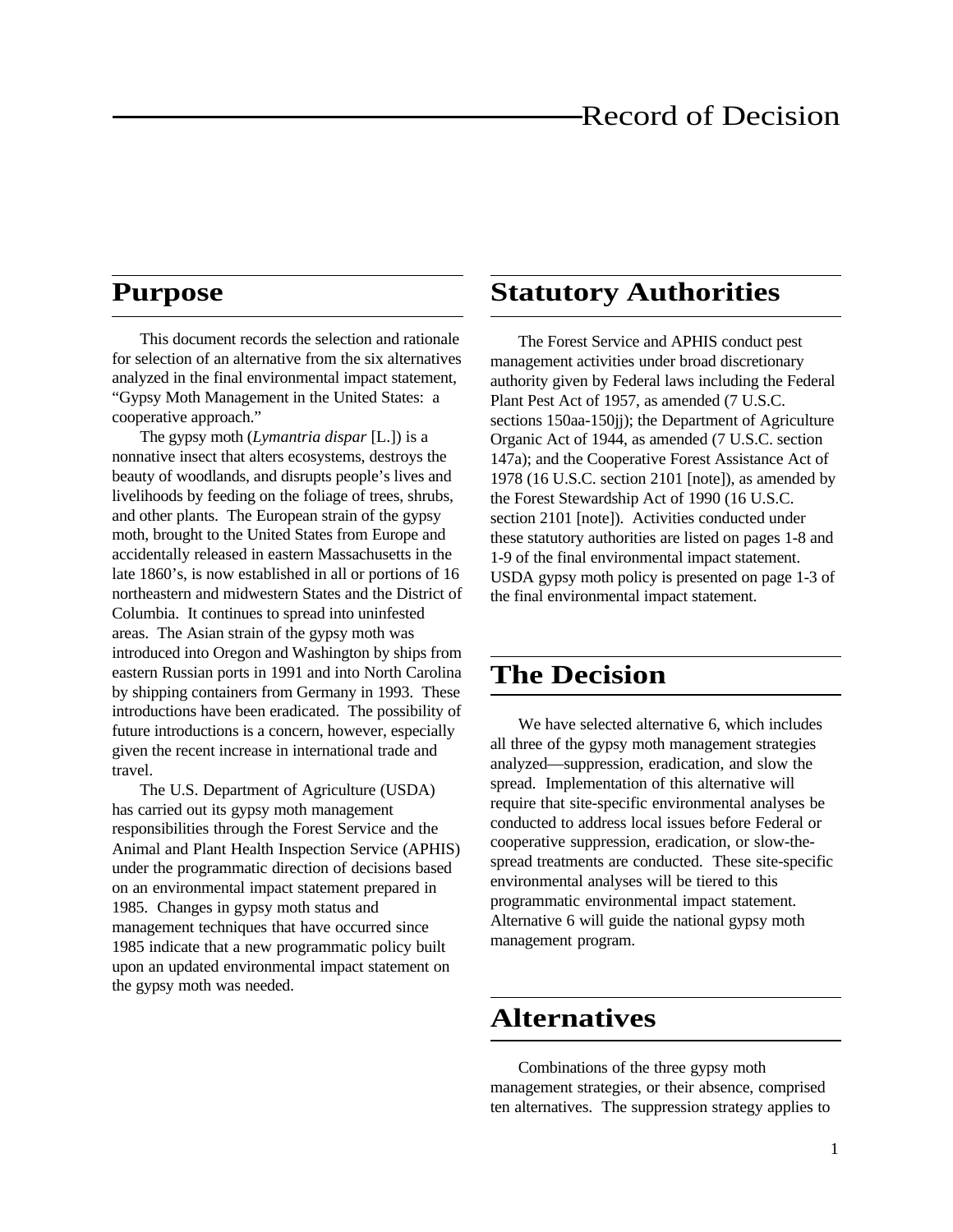the generally infested area (the area of the United States where the European strain of the gypsy moth is established). Suppression prevents or minimizes heavy defoliation of trees by reducing outbreak populations of the gypsy moth.

The slow-the-spread strategy applies to the transition area (a band 50 to 100 miles wide where the gypsy moth is spreading naturally and by shortrange artificial spread from the generally infested area). The objective of this strategy is to slow the spread of the European strain of the gypsy moth from the generally infested area and to delay the impacts and costs associated with gypsy moth outbreaks. The operational and economic feasibility of this strategy are being evaluated in a large-scale pilot test initiated in 1992.

The eradication strategy applies to areas where the gypsy moth is not established but where isolated infestations can occur. The objective of eradicating isolated infestations of the European strain of the gypsy moth is to prevent it from becoming established in uninfested areas. The objective of eradicating infestations of the gypsy moth that exhibit characteristics of the Asian strain is to prevent it from becoming established anywhere in the United States.

Treatments available for use in suppression are application of the insecticides *Bacillus thuringiensis* var. *kurstaki*, diflubenzuron, and the gypsy moth nucleopolyhedrosis virus (Gypchek). Treatments available for use in eradication and slow the spread include these three insecticides, as well as the use of the noninsecticidal treatments of mass trapping, mating disruption, and sterile insect release.

All of the alternatives except one—discontinuing all gypsy-moth-related activities in the USDA gypsy moth management program—included Forest Service and APHIS support for integrated pest management and delivery of technical assistance to cooperators.

Four of the alternatives were considered but not carried forward for analysis in the environmental impact statement: slow the spread only; suppression and slow the spread; discontinuing the gypsy moth program; and eradicating the gypsy moth from the United States. These alternatives were impractical or failed to meet the USDA goal of reducing the adverse effects of the gypsy moth nationwide. A detailed

discussion of the alternatives considered but not carried forward is presented on pages 2-13 and 2-14 of the final environmental impact statement.

Six of the alternatives were considered in detail.

**Alternative 1. No suppression, no eradication, no slow the spread.** The Forest Service and APHIS could not conduct suppression, eradication, or slow the spread of the gypsy moth.

**Alternative 2. Suppression.** The Forest Service could conduct suppression and cooperate with other Federal agencies and States to conduct suppression.

**Alternative 3. Eradication.** The Forest Service and APHIS could conduct eradication and could cooperate with other Federal agencies and States to conduct eradication of isolated infestations of the gypsy moth.

**Alternative 4. Suppression and eradication.** The Forest Service could conduct suppression and could cooperate with other Federal agencies and States to conduct suppression. The Forest Service and APHIS could conduct eradication and could cooperate with other Federal agencies and States to conduct eradication of isolated infestations of the gypsy moth.

**Alternative 5. Eradication and slow the spread.** The Forest Service and APHIS could conduct eradication and slow the spread of the gypsy moth, and could cooperate with other Federal agencies and States to conduct eradication and slow the spread.

**Alternative 6. Suppression, eradication, and slow the spread.** The Forest Service could conduct suppression and could cooperate with other Federal agencies and States to conduct suppression. The Forest Service and APHIS could conduct eradication and slow the spread of the gypsy moth, and could cooperate with other Federal agencies and States to conduct eradication and slow the spread.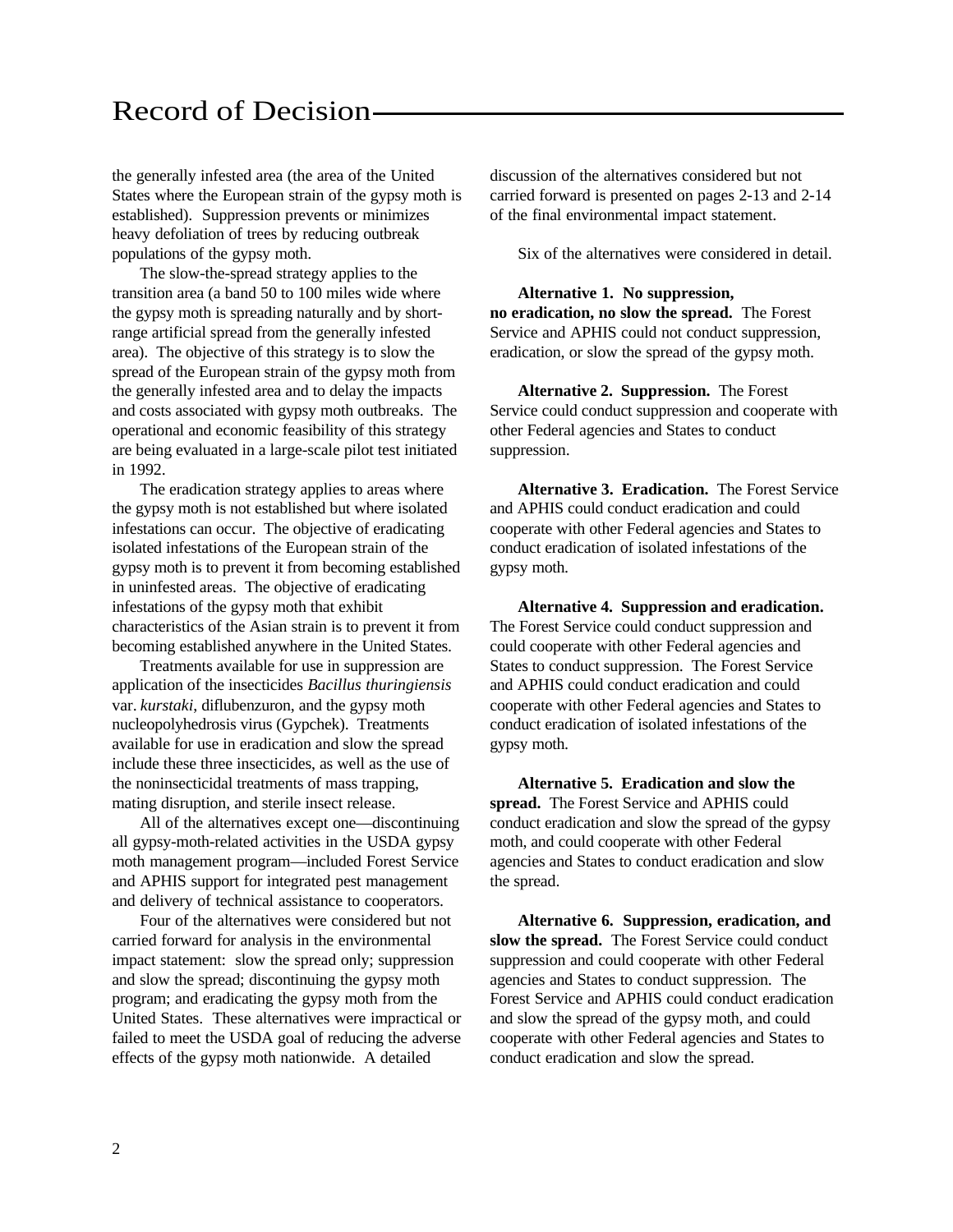### **Environmentally Preferable Alternative**

Alternative 1 poses the least potential for adverse effects due to treatments because no treatments would be conducted; however, there would be adverse effects caused by the gypsy moth. Alternative 6 poses the least potential for adverse effects due to the gypsy moth because treatments could be conducted throughout the United States; however, there would be adverse effects due to treatments. Discussion of adverse effects due to the gypsy moth and due to gypsy moth treatments is presented on pages 4-71 through 4-95 of the final environmental impact statement.

Within the framework of a cooperative approach to managing the gypsy moth in the United States, alternative 6 is environmentally preferable. Actions taken against the gypsy moth by other agencies, organizations, or individuals without cooperation of the Forest Service or APHIS are not within the scope of the environmental impact statement or this Record of Decision.

### **Rationale for the Decision**

Alternatives were compared on the basis of these criteria: (1) how they respond to the goal of the USDA gypsy moth management program as determined by expected future conditions for each alternative in the year 2010, (2) how they respond to issues raised during scoping, and (3) the amount of flexibility they provide for managing ecosystems.

We selected alternative 6 (suppression, eradication, and slow the spread) because analysis showed that it fully meets the USDA goal of reducing the adverse effects of the gypsy moth on the nation's forests and trees, it addresses the major issues associated with the gypsy moth and their treatment, and it provides the greatest amount of flexibility (the greatest number of options) in managing ecosystems affected by the gypsy moth. A description of how the alternatives address the selection criteria follows.

#### *USDA Goal*

Alternative 6 best meets the USDA goal to reduce the adverse effects of the gypsy moth on the nation's forests and trees by allowing Federal action and cooperation in gypsy moth treatments anywhere in the United States where the gypsy moth may occur. Alternatives 2, 3, 4, and 5 only partially meet the USDA goal in that they do not cover the entire United States. The gypsy moth would be best managed under alternative 6. Defoliation would affect fewer acres than under the other alternatives. Environmental effects due to the gypsy moth therefore would be less under alternative 6 than under the other alternatives.

Alternatives 5 and 6 both minimize expansion of the generally infested area and would result in the smallest transition area, limit the spread of the gypsy moth from the generally infested area, and prevent or delay adverse effects due to the gypsy moth.

Alternatives 3, 4, 5, and 6 all would prevent the establishment of isolated infestations of the European gypsy moth that ultimately would increase the size of the generally infested area. These alternatives also would prevent the Asian gypsy moth from becoming established in the United States.

Under alternative 1 the Forest Service and APHIS would be limited to providing technical assistance and would not conduct or cooperate in gypsy moth treatments.

A description of how the alternatives prevent or minimize damage to resources, eliminate isolated infestations, and reduce the rate of spread is presented on pages 2-19 through 2-22 of the final environmental impact statement.

#### *Issues*

The major issues raised during scoping that influenced our decision are summarized in the question: How do the gypsy moth and gypsy moth treatments affect human health, nontarget organisms, and forest condition?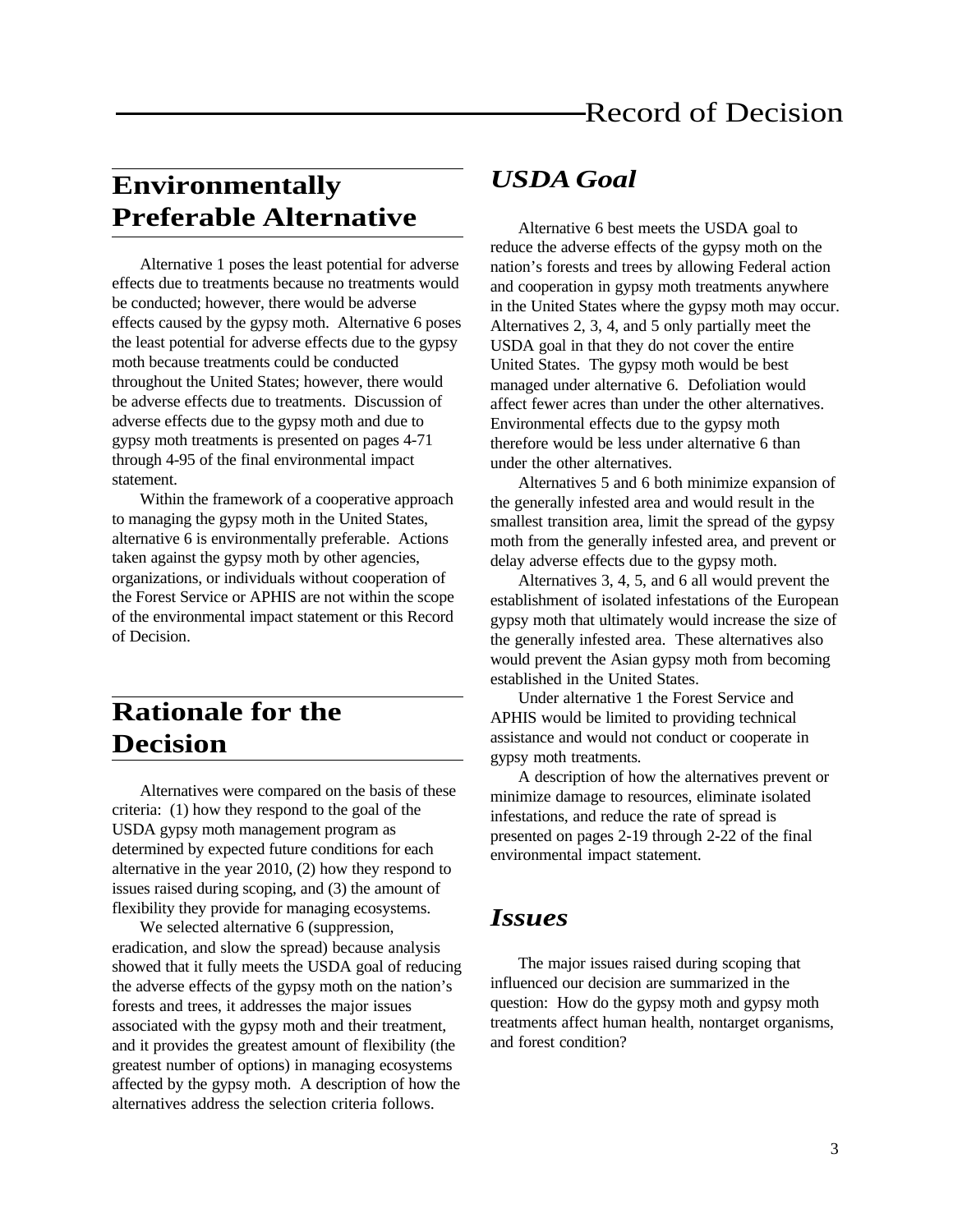#### **Human Health**

Human health concerns fall within two categories: (1) concerns about the effects caused by the presence of large numbers of caterpillars (including skin rashes, hazardous walkways, and emotional discomfort from the presence of vast numbers of insects), and (2) concerns about the effects of possible exposure to gypsy moth treatments. A detailed examination of the human health risks is presented in appendix F, Human Health Risk Assessment, of the final environmental impact statement.

Officials responsible for gypsy moth treatments would be provided the most latitude to address sitespecific health concerns under alternative 6. They would have a choice of whether to treat, and a choice of treatments.

#### **Nontarget Organisms**

The gypsy moth is the target of treatments. All other plant or animal species are considered nontarget organisms and are potentially affected directly or indirectly by some gypsy moth treatments. Nontarget organisms may also be affected by defoliation caused by the gypsy moth.

Alternative 1 results in no effects from gypsy moth treatments and the most effects from gypsy moth outbreaks. Alternatives 2 through 6 cause effects associated with gypsy moth treatments and reduce effects caused by gypsy moths. Alternative 6 provides the greatest potential for nontarget organisms or their habitats to be affected by treatments, and the least potential for nontarget organisms to be affected by the gypsy moth. Managers at the local level must weigh the benefits against the potential adverse effects to determine whether suppression or slow the spread should be conducted, which treatment or treatments would be most appropriate for any of the management strategies, and how to mitigate adverse effects of treatments.

#### **Forest Condition**

Changes in tree species diversity, age class distribution, and overall health and vigor of forests and trees are affected by defoliation. Alternatives 1 and 3 do not prevent the gypsy moth from changing forest condition. Alternatives 2, 4, 5, and 6 reduce or delay the effects on forest condition caused by the gypsy moth, to varying degrees. Alternative 6 provides the greatest protection to forests because it allows action anywhere the gypsy moth may occur and the use of various treatments. Forest condition is not directly affected by gypsy moth treatments.

How the alternatives respond to issues is described on pages 2-22 through 2-29 of the final environmental impact statement.

Cumulative effects that result from implementing the alternatives can be caused by:

- Repeated gypsy moth outbreaks and defoliation of the same area;
- Repeated treatment of the same area in the same season;
- More than one treatment in the same area; and
- Retreatment of the same area the following season, or a season soon after.

Cumulative effects are discussed on pages 4-85, and 4-89 through 4-91 of the final environmental impact statement, and have been considered in our decision.

### *Management Flexibility*

The alternatives differ in providing a range of options that the Forest Service and APHIS could exercise in managing ecosystems or in helping others in managing ecosystems. Alternative 1 does not provide managers with the option to treat to prevent or reduce the adverse effects to ecosystems caused by the gypsy moth. Alternatives 2 through 5 provide more options than alternative 1. Under all alternatives the gypsy moth could cause changes that may not be desirable in some ecosystems.

Alternative 6 provides the greatest flexibility and the most options in managing or assisting others in managing ecosystems affected by the gypsy moth.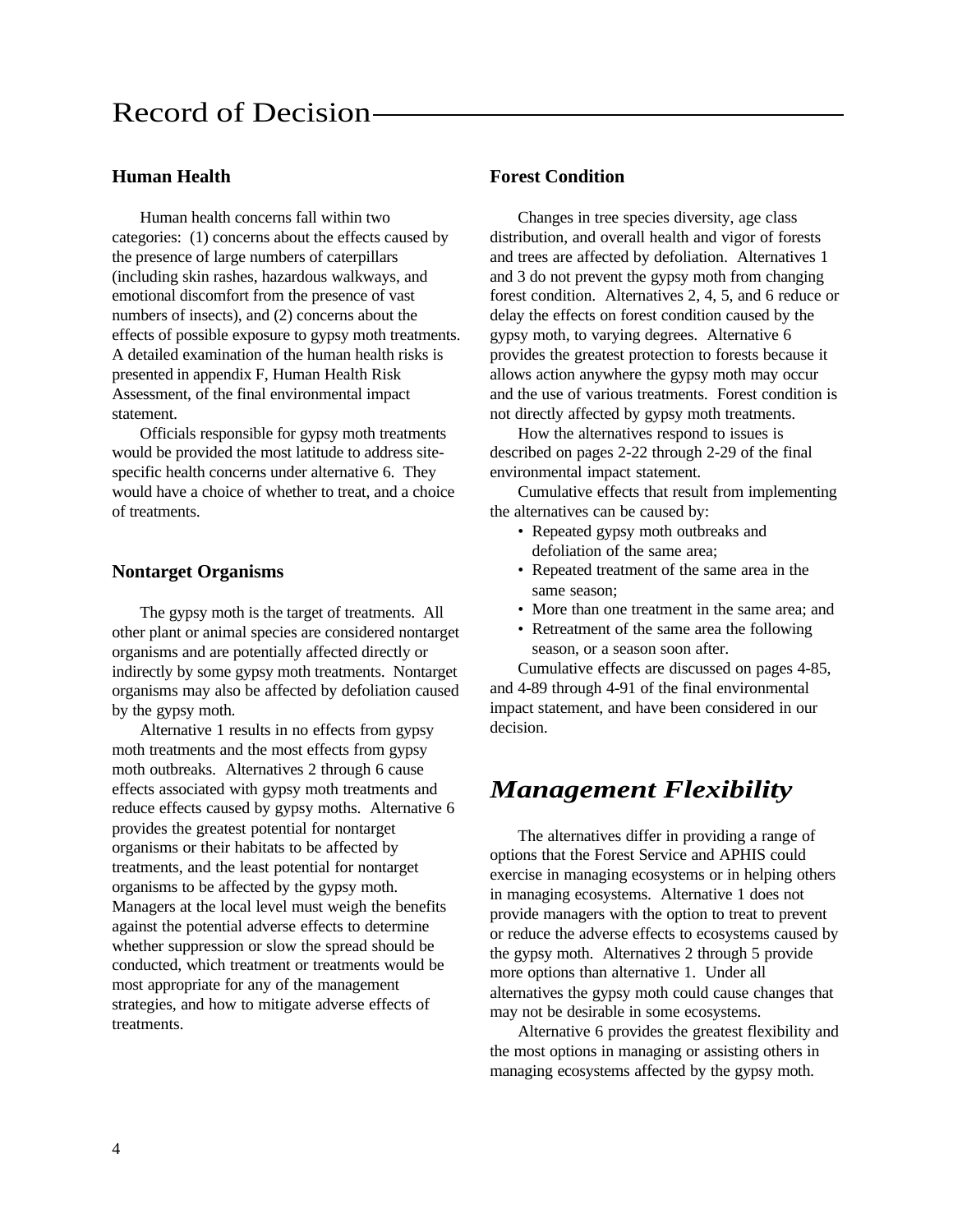The Forest Service and APHIS would decide where to treat and how to treat gypsy moths, and how to mitigate treatment effects. These decisions will require site-specific environmental analyses.

## **Mitigating Measures and Standard Operating Procedures**

Means to avoid or minimize environmental harm from implementation of alternative 6 have been considered and adopted. Mitigating measures designed to reduce adverse environmental effects that could result from conducting gypsy moth treatments are discussed under Standard Operating Procedures and Mitigating Measures in chapter 2 of the environmental impact statement. That section discusses measures to minimize adverse effects on nontarget organisms, water quality, human health and safety, people's perceptions and behaviors, economic factors, and recreation. For example, use of no-spray buffer zones to minimize or eliminate insecticide drift into sensitive areas may be applicable to protect nontarget organisms, bodies of water, or organic farming operations. Site-specific analyses will determine the need for further mitigating measures. Treatments that use insecticides approved by the U.S. Environmental Protection Agency will be conducted in compliance with instructions on the labels.

The Fish and Wildlife Service was consulted during preparation of the environmental impact statement. In compliance with the Endangered Species Act of 1973 (16 U.S.C. sections 1531-1536, 1538-1540) the Forest Service and APHIS will consult with the Fish and Wildlife Service or—where appropriate—the National Marine Fisheries Service, on gypsy moth treatments that would be conducted by the Forest Service, APHIS, or in cooperation with other Federal agencies or States.

The Fish and Wildlife Service concurs that project-specific consultation on a case-by-case basis will ensure that maximum attention is given to threatened and endangered species for each treatment proposal (Nickerson, Paul R. Letter to John Hazel.

1995 August 1. 1 leaf. Located at: U.S. Department of Agriculture, Forest Service, Radnor, PA). Appropriate field offices of the Fish and Wildlife Service Ecological Services will be contacted as part of the environmental analysis process for site-specific projects.

## **Monitoring**

Surveys are conducted to monitor gypsy moth populations and to determine the extent of infestations. Selected treatment projects are monitored to see that they are carried out as prescribed and to determine whether effects on the environment are those expected. Gypsy moth infestations are monitored in treatment areas to determine whether projects were effective.

### **Public Involvement**

A public involvement effort informed the public about the environmental impact statement and elicited their suggestions, ideas, and concerns related to gypsy moth management. Public outreach was conducted throughout the duration of the environmental impact statement process and was highlighted by formal public comment periods in which written comments were sought.

During the first opportunity for public comment the public's concerns and ideas about gypsy moth management were identified. An extensive effort used direct mail, news releases, presentations, publications, handouts, correspondence, and phone calls to reach the public that is interested in or affected by the gypsy moth. More than 3,500 written comments about gypsy moth management were received. The comments were used by the preparers of the environmental impact statement to determine the issues that were analyzed, to refine the alternatives, and to expand the range of alternatives.

During the second opportunity for public input the public's comments on the draft environmental impact statement were obtained. More than 13,000 copies of the summary or the four-volume draft